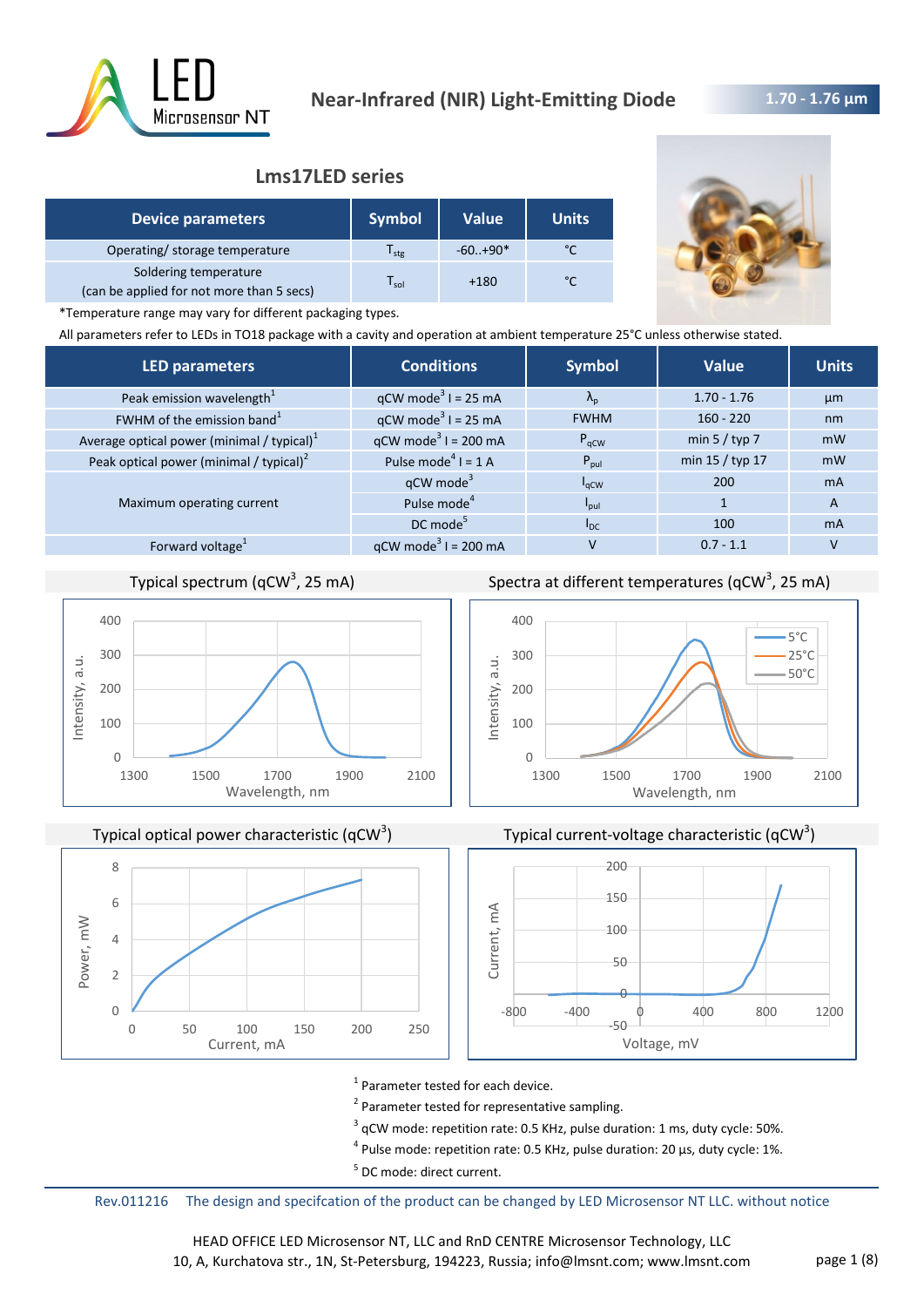

# **Near-Infrared (NIR) Light-Emitting Diode**

**1.70 - 1.76 μm** 

| <b>Packages</b>                                                                                            | <b>Model</b>   |
|------------------------------------------------------------------------------------------------------------|----------------|
| TO-18 with a cap with a glass window                                                                       | Lms17LED       |
| TO-18 with a parabolic reflector without a glass window                                                    | Lms17LED-R     |
| TO-18 with a parabolic reflector with a glass window                                                       | Lms17LED-RW    |
| TO-5 with a built-in thermocooler and thermoresistor, covered by a cap with a glass window                 | Lms17LED-TEM   |
| TO-5 with a built-in thermocooler and thermoresistor, covered by a parabolic reflector with a glass window | Lms17LED-TEM-R |

Radiant characteristics (far-field pattern)





### Related products:

- **Photodiodes Lms24PD, Lms25PD series**  detectors of mid-infrared radiation;
- LED drivers (D-41i, D-51i, minidrivers mD-1c, mD-1p) provide LED power supply in pulse modes.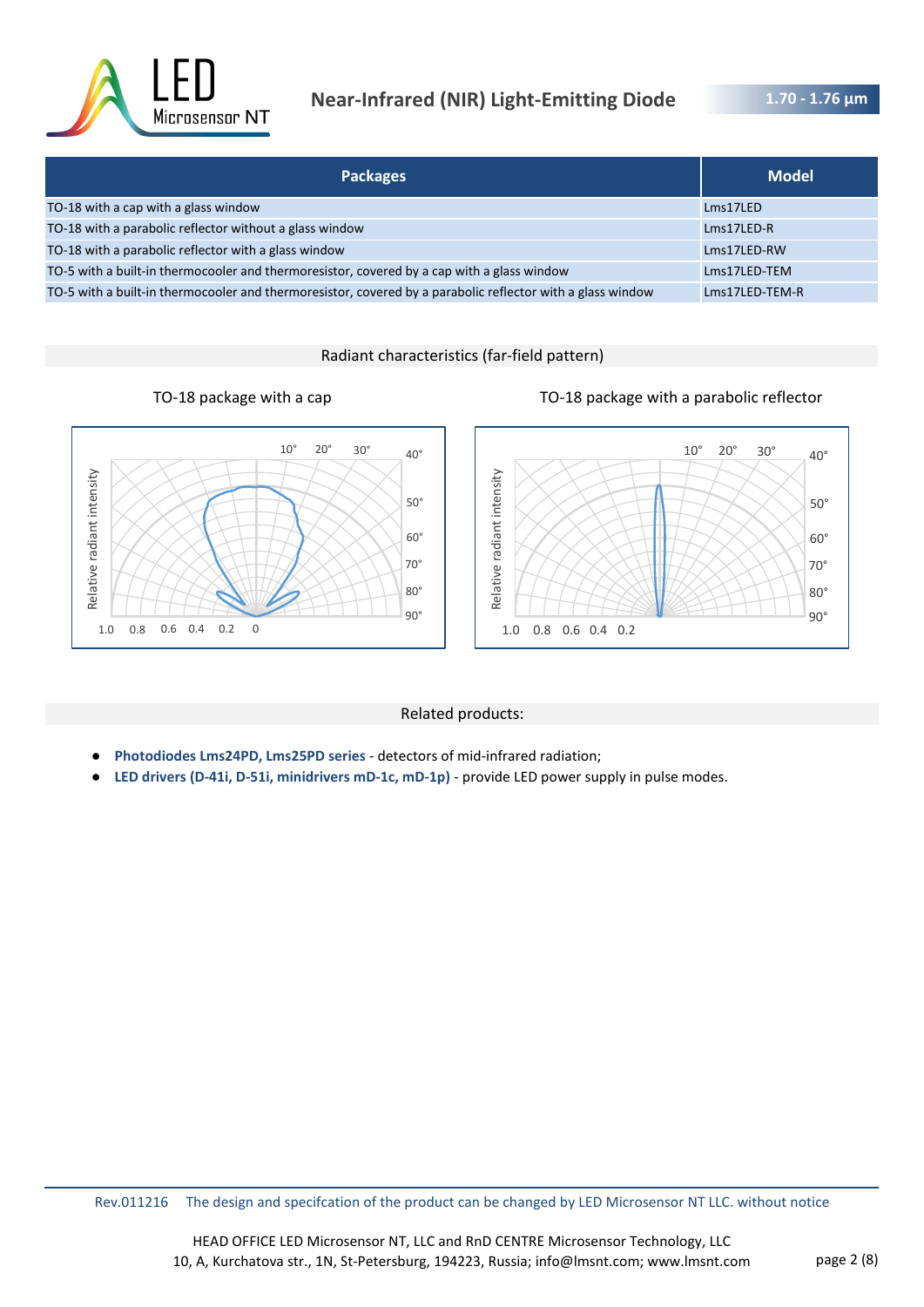

To drive the LED we recommend the following basic circuit connections:



**LED basic circuit connection LED with thermoelectric module basic circuit connection**



We recommend using **Quasi Continuous Wave (qCW) mode** with a duty cycle 50% or 25% to obtain maximum average optical power and short **Pulse modes** to obtain maximum peak power.



### **IMPORTANT CAUTIONS:**

- please check your connection circuit before turning on the LED;
- please mind the LED polarity: anode is marked with a RED dot; REVERSE voltage applying is FORBIDDEN;
- please do not connect the LED to the multimeter;
- please control the CURRENT applied to the LED in order NOT to EXCEED the maximum allowable values.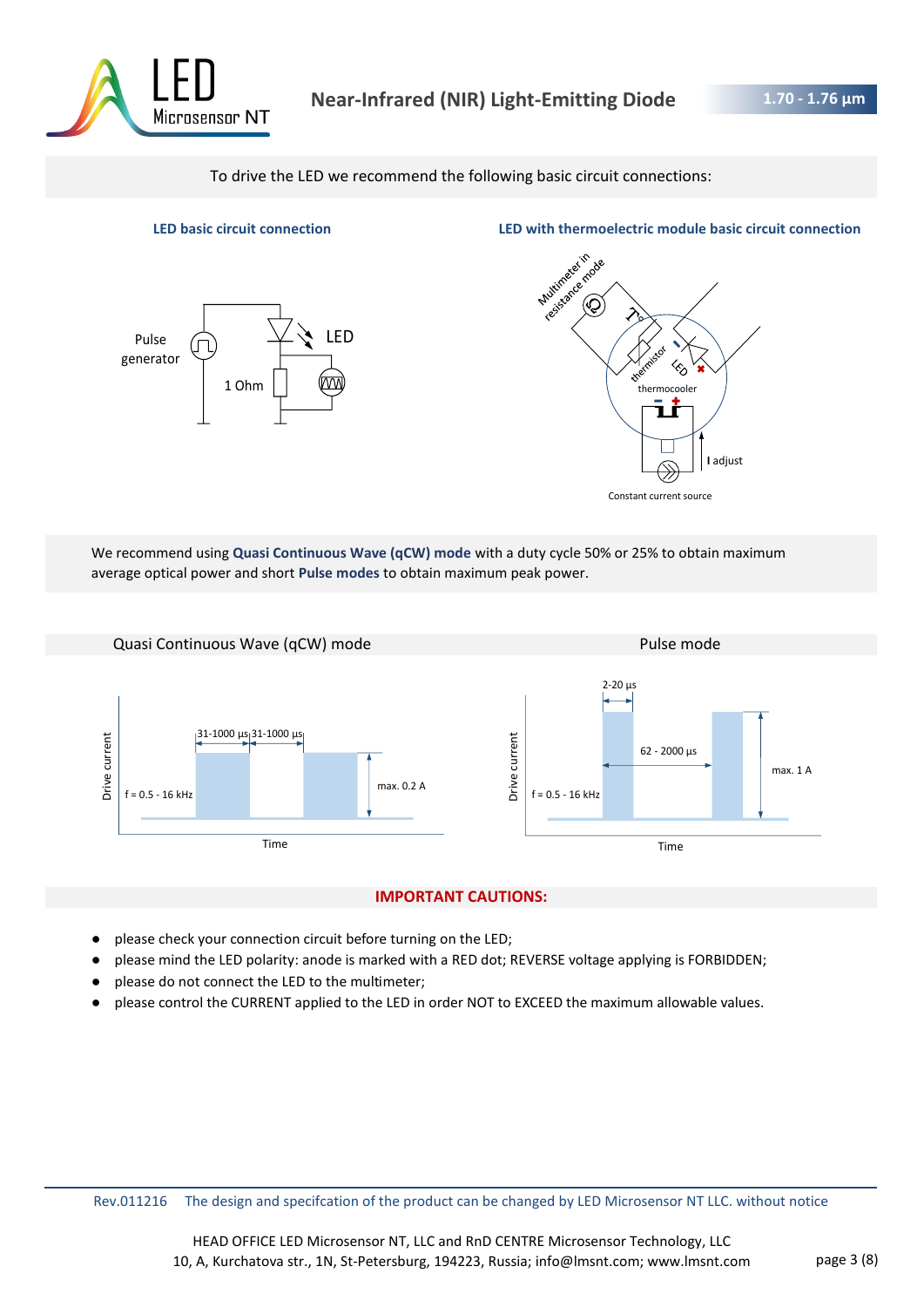

# **Technical Drawings**

#### **Lms17LED**



1 - LED anode 2- LED cathode



Rev.011216 The design and specifcation of the product can be changed by LED Microsensor NT LLC. without notice

HEAD OFFICE LED Microsensor NT, LLC and RnD CENTRE Microsensor Technology, LLC 10, A, Kurchatova str., 1N, St-Petersburg, 194223, Russia; info@lmsnt.com; www.lmsnt.com page 4 (8)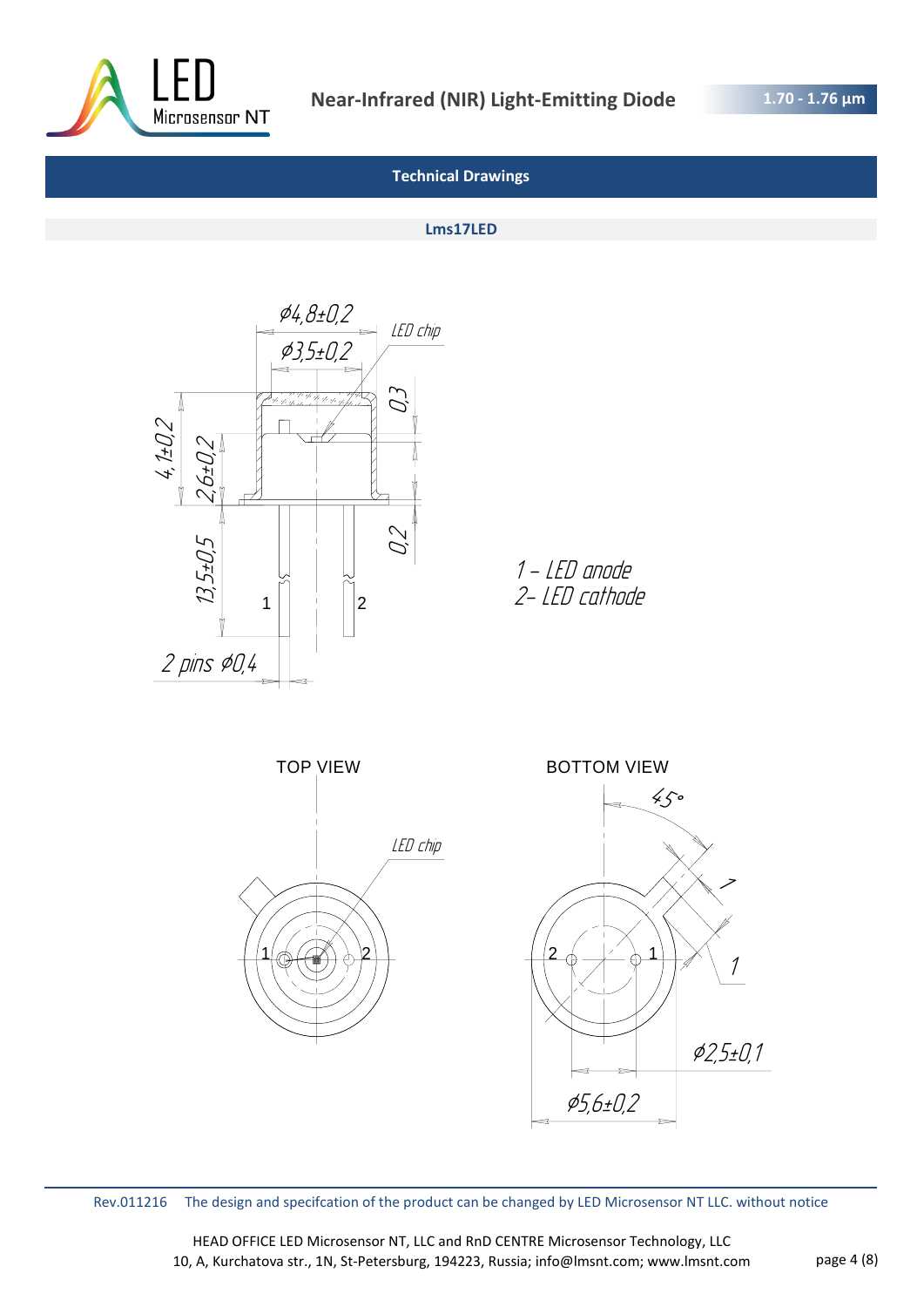

# **Technical Drawings**

#### **Lms17LED-R**



Rev.011216 The design and specifcation of the product can be changed by LED Microsensor NT LLC. without notice

HEAD OFFICE LED Microsensor NT, LLC and RnD CENTRE Microsensor Technology, LLC 10, A, Kurchatova str., 1N, St-Petersburg, 194223, Russia; info@lmsnt.com; www.lmsnt.com page 5 (8)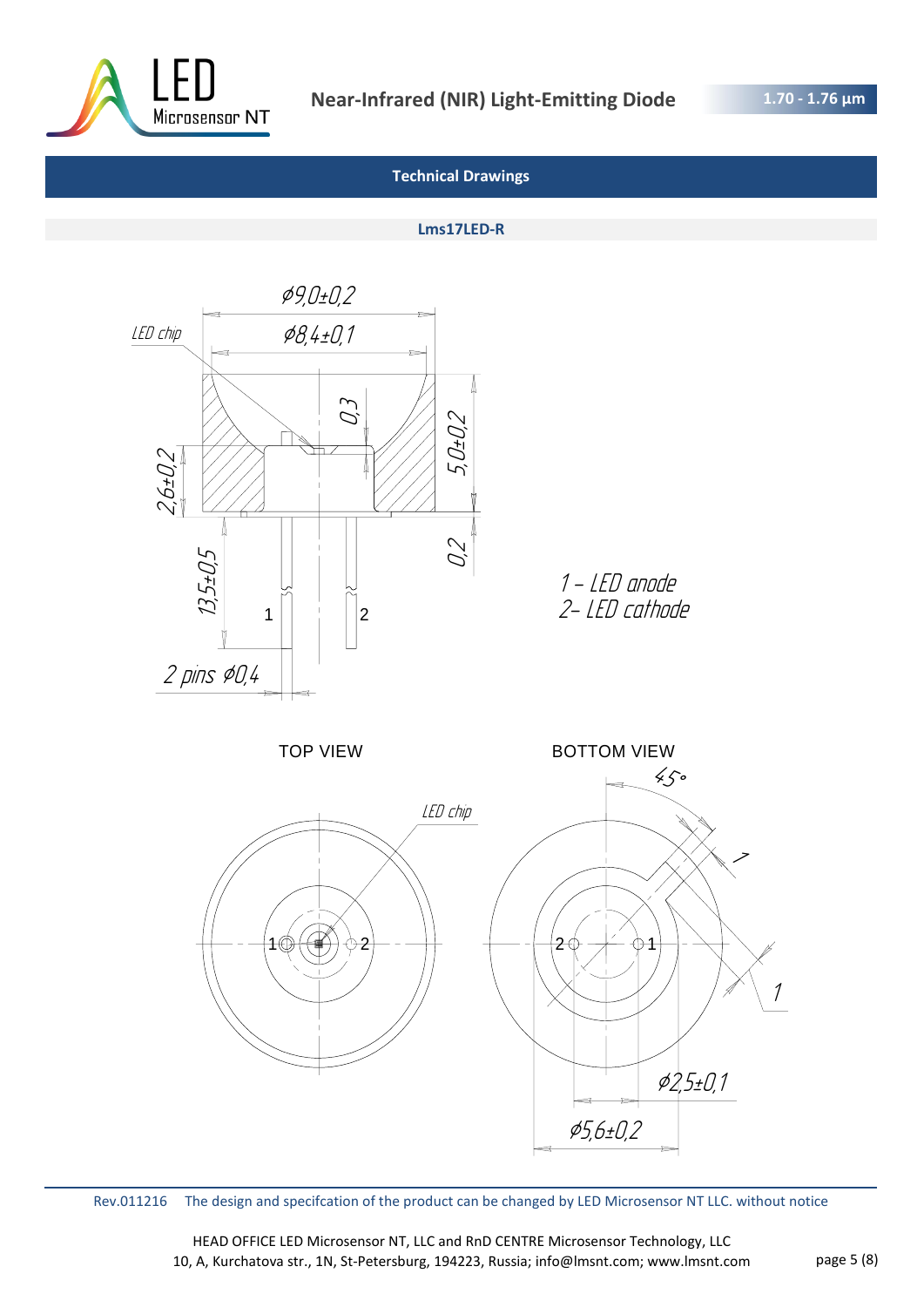

# **Technical Drawings**

### **Lms17LED-RW**



Rev.011216 The design and specifcation of the product can be changed by LED Microsensor NT LLC. without notice

HEAD OFFICE LED Microsensor NT, LLC and RnD CENTRE Microsensor Technology, LLC 10, A, Kurchatova str., 1N, St-Petersburg, 194223, Russia; info@lmsnt.com; www.lmsnt.com page 6 (8)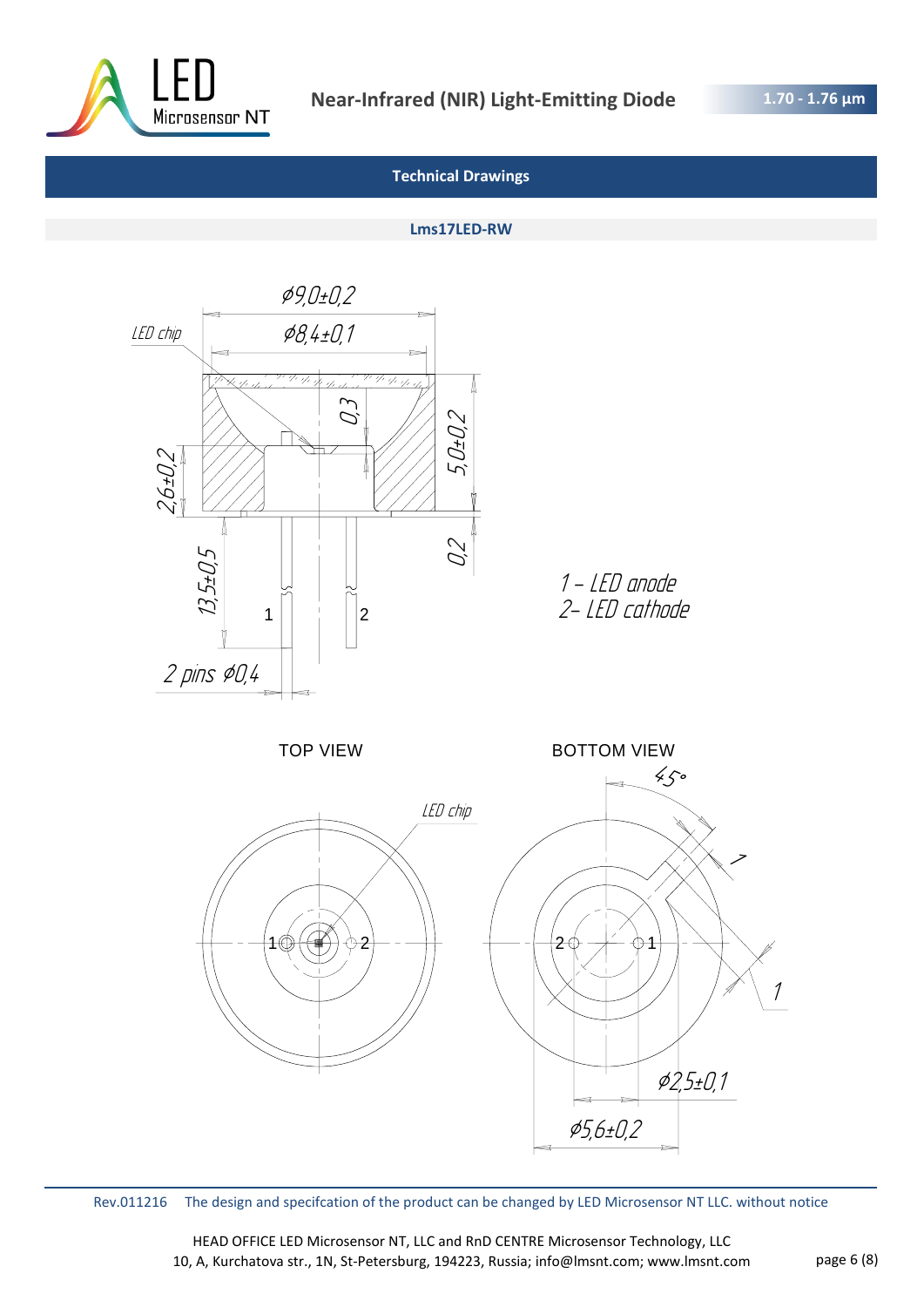

# **Technical Drawings**

### **Lms17LED-TEM**



TOP VIEW



BOTTOM VIEW



Rev.011216 The design and specifcation of the product can be changed by LED Microsensor NT LLC. without notice

HEAD OFFICE LED Microsensor NT, LLC and RnD CENTRE Microsensor Technology, LLC 10, A, Kurchatova str., 1N, St-Petersburg, 194223, Russia; info@lmsnt.com; www.lmsnt.com page 7 (8)